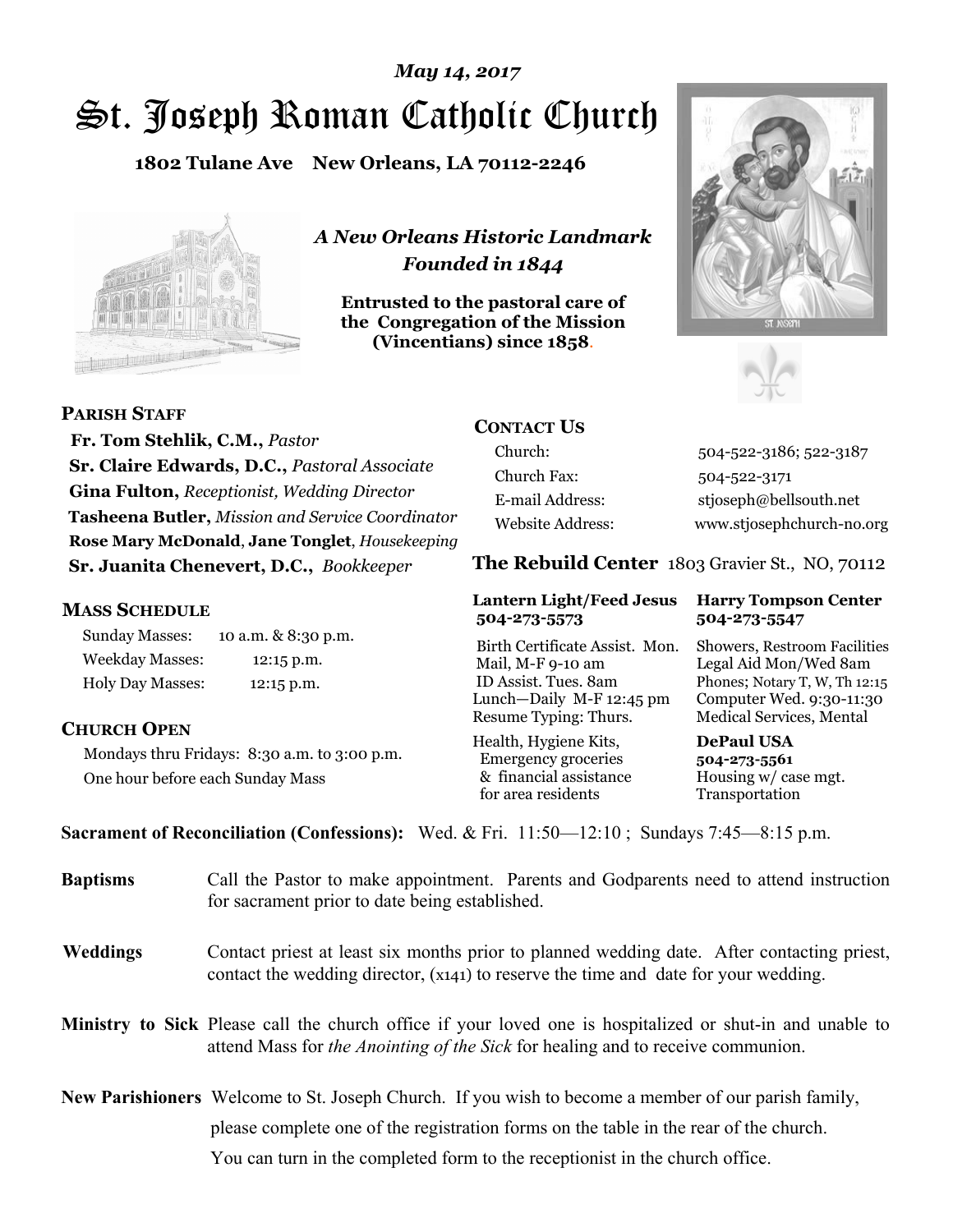#### **Fifth Sunday of Easter May 14, 2017**



### **10:00 am** *St. Joseph Parishioners and Benefactors*

**8:30 pm** Bell Sisters (+), Mike Starsney (+); Matthew D'Alfonso; Karen; Dorothy Marie James

|                                                                       | <b>READINGS FOR THE WEEK</b>                    |  |
|-----------------------------------------------------------------------|-------------------------------------------------|--|
| Monday, May 15, 2017—St. Isidore                                      | One in Faith $#1017$<br>Sunday, <b>May 14</b>   |  |
| $12:15$ p.m. Souls in Purgatory; Lani, Dr. / Mrs. Theodore Kirn $(+)$ | Monday: Acts 14:5-18; Ps 115:1-16; Jn 14:21-26  |  |
| Tuesday, May 16, 2017-                                                |                                                 |  |
| 12:15 p.m. Robert Melerine, Jr. $(+)$                                 | Tues: Acts 14:19-28; Ps 145:10-21; Jn 14:27-31  |  |
| Wednesday, May 17, 2017-                                              | Wednesday: Acts 15:1-6; Ps 122:1-5; Jn 15:1-8   |  |
| 12:15 p.m. David Cochiara (+): Aubry Ganus                            | Thurs.: Acts 15:7-21; Ps 96:1-3, 10; Jn 15:9-11 |  |
| Thursday, May 18, 2017—St. John I                                     | Friday: Acts 15:22-31; Ps 57:8-12; Jn 15:12-17  |  |
| $12:15 \text{ pm}$ Edward                                             | Saturday: Acts 16:1-10; Ps 100:b-5; Jn 15:18-21 |  |
| Friday, May 19, 2017-                                                 | Sunday: Acts 8:5-8, 14-17; Ps 66:1-7, 16, 20;   |  |
| 12:15 pm Ester Sherman $(+)$                                          | 1 Pt 3:15-18 ; Jn 14:15-21                      |  |

**YOUR PRAYERS ARE ASKED FOR THE FOLLOWING PARISHIONERS , WHO ARE IN NEED OF HEALING:** 

Willie Arnaudville, Charlie Bassett, Raymond Berthelot, Anthony Blaise, Clarke Bordelon, Susan Bassett Bowes, Lawrence & Mamie Brown, Cheryl Butler, John Caron, John Gebbia, Sylvia Daily-Powell, Lynda DeMaria, Ben Eble III, Terry Eggleston, Linda Elwood, Heather Faircloth, Winston Falgout, Frances Fiegler, LaDonna Finch, Fr. Lou Franz, CM, Mark Eiserloh, Warren Fraught, Sarah Hollier-Watkins, Shelia Jones, Bennett Joseph , Jr. , Landy Lanza, Allen Maldonado, Sara Marino, Priscilla Martin, Karen McCoy, Mike Mullin, Donna Moore, Regina Pichoff, Mark Raymond, Tina Roderfeld, Pippy Sanders, Mel & Gaspar Schiro, Charlie & Joanne Slocum, Melissa Tanet, Collins, Sr. Malcolm Taylor, Jane Tonglet, Isaac Thomas, George Tripkovich, Marion Vaughn, Juanita Ware, Darrell Walker, Fr. George Weber, CM, Lynn Williams, and Mary Willis, Mike Yazbeck.

#### **SANCTUARY CANDLE AND MASS INTENTIONS**

The Sanctuary Candle is burning this week to pray for the eternal rest of **Linda Danese**. If you would like to reserve a date to burn the Candle in memory of someone or for a special intention, please call the church office (522-3186). The Sanctuary Candle offering is \$15 for two weeks. The offering for Mass intentions is \$5.00 per Mass.

#### **Mother's Day Prayer**

We thank You for our mothers to whom You have entrusted the care of every precious human life from its very beginning in the womb. Grant that every woman may come to a deeper understanding of the blessing of giving life together with you, and bless them with an unlimited, selfless love for every child she has given life to, and for all Your children.

Watch over every mother who is with child. Strengthen her faith in Your care and love for her and her baby. Give her courage in times of fear or pain, understanding in times of uncertainty, and hope in times of trial and joy in the birth of her child. To mothers You have given the great privilege and responsibility of being the first teacher and spiritual guide of her child. Grant that they may strive to foster the faith of their children and help them to grow daily in knowledge and love of Your Son, Jesus, and give them wisdom to impart the gift of faith to their children.

Assist those who, though they may have no children of their own, selflessly care for the children of others. Grant that they may know the joy of fulfilling this maternal calling, whether in teaching, nursing, religious life, or in all the ways which recognize and foster the dignity of every human being created in Your image and likeness.

We ask You to send Your Holy Spirit, to comfort mothers whose children have died, are ill or distant from their families, or who are in trouble or danger of any kind. Help grieving mothers to rely on Your tender mercy and love for all your children. May Your Holy Spirit constantly inspire and strengthen them. May they ever follow the example of Mary, mother of Our Lord, and imitate her fidelity, her humility, and her self-giving love. May all mothers receive Your Grace abundantly in this earthly life, and may they look forward to eternal joy in Your presence in the life to come. In Jesus' name we pray. AMEN.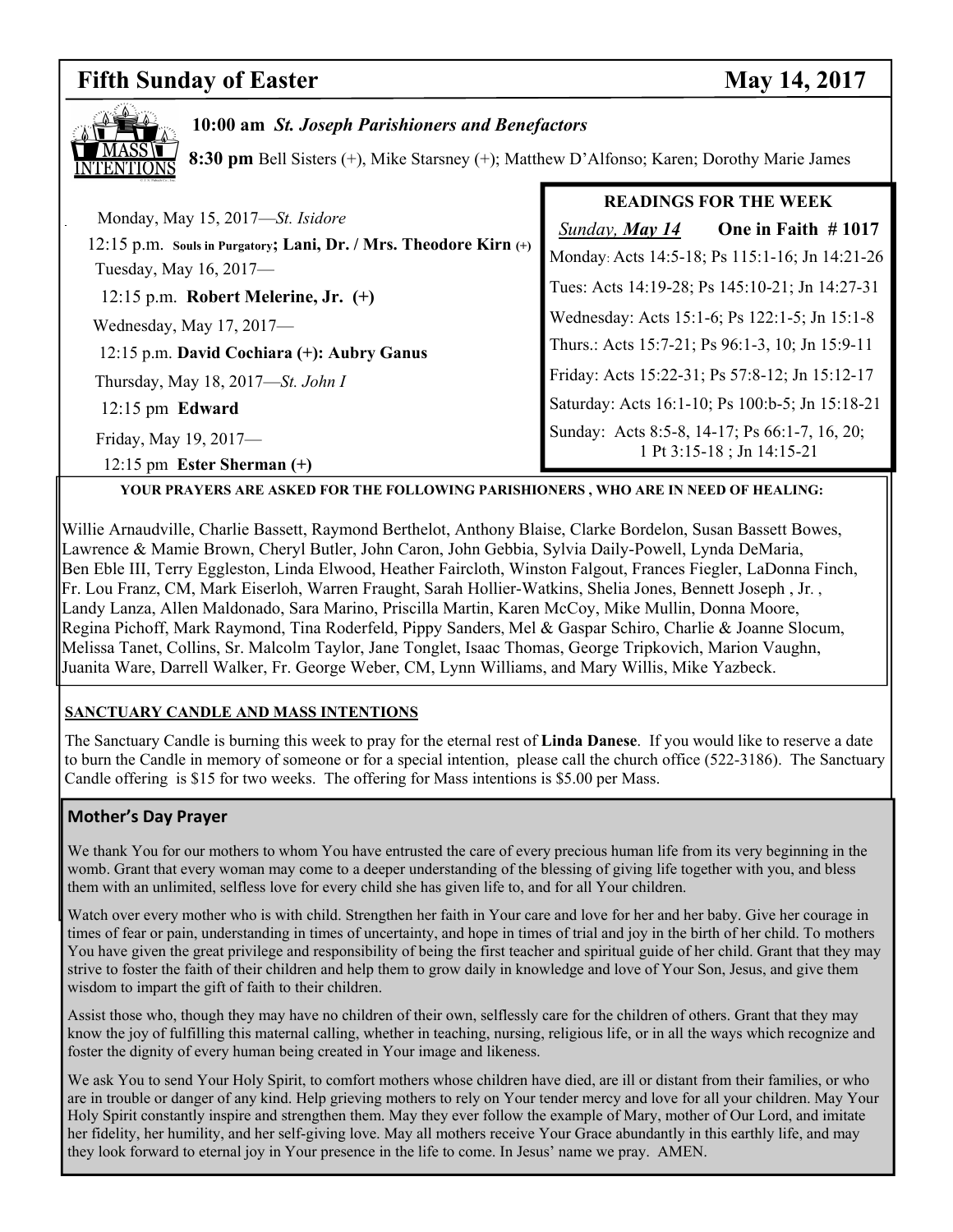#### **I am the way, the truth and the life, says the Lord. John 14, 6**

*PARISH CALENDAR*  May 21 **Children's Liturgy** (10 am & 8:30 pm Masses) May 22 **St. Joseph Parish Council Meeting** *6:30 pm* May 25 **Thursday** *Parish Community Social* 6:30 pm (see below) **TREASURE & STEWARDSHIP**

 **Sunday, May 7, 2017……......\$4,349.00 Capital Campaign Collection……..1,805.00** *Thank you for your generosity* 

**Prayer for Graduates** Before I was formed in the womb, you knew me O God! In my mother's womb, you called me. At birth, your breath filled me and gave me life. God who is always doing something new, I thank you for the gift of study and learning, and the joy of graduation. Thank you for my family, classmates, and faculty. Thank you for the blessing of the many, diverse people who have been a part of this learning experience. Today I give you thanks for who I am and for this time of study and for the many gifts and blessings which I have received and are to come. As I step into the world, and begin the next chapter of life, give me peace of your guiding and abiding presence. Help me to walk in the footsteps of Jesus as a disciple in a world that needs you spirit and goodness. Help me to make learning a way of life as your disciple, and live my life in gratitude to praise you and give you glory. In Jesus' name . Amen.



# **Pope Francis'** *May* **Intentions**

That Christians in Africa, in imitation of the Merciful Jesus, may give prophetic witness to reconciliation, justice, and peace.

 An Evening of Latin Music **Featuring: Julio Y Cesar y su Banda** Great music Tasty Food Drinks Friends and Family **Thursday, May 25, 6:30 pm**  To sign up and for more info: *Vestibule* 

#### **TODAY'S READINGS**

**First Reading** — To meet their growing needs, the community chooses seven reputable men to serve the new Greek believers (Acts 6:1-7).

**Psalm** — Lord, let your mercy be on us, as we place our trust in you (Psalm 33).

**Second Reading** — We, like living stones, let ourselves be built into a spiritual house (1 Peter 2:4-9).

 **Gospel** — "Show us the Father," Philip asks Jesus. To which Jesus replies: "Whoever sees me, sees the Father." = (John 14:1-12).

# **THE WAY**

 Today we sense the apostles' trepidation as they begin to realize that the Lord would soon be leaving them. In their fear, they ask, "Master, we do not know where you are going; how can we know the way?" (John 14:5). Jesus tells them that *he* is the way.

 The Easter season has been a time of growing in Easter faith so that we, too, may learn to know that Jesus is the way. We can take comfort in the Lord's promise that he is going to prepare a place for us, his chosen people who have been called out of darkness into God's wonderful light. As the paschal candle continues to burn during this holy season, let us remember that in baptism we were given the light of Christ. With Christ our light as the beacon lighting our way, let us walk with faith toward the mystery of Pentecost.

#### **CHARTER FOR THE PROTECTION OF CHILDREN AND YOUNG PEOPLE**

In response to the Charter for the Protection of Children and Young People from the United States Conference of Catholic Bishops, the Archdiocese of New Orleans continues to make the Hot Line available for anyone who has been hurt or sexually abused by anyone who works for the Church. The Hot Line continues to be available; the number is (504) 522-5019. In continuing our commitment to support and to heal, we invite and encourage individuals who have been hurt or sexually abused recently or in the past by clergy, religious or other employees of the Archdiocese to call our Hot Line. The Hot Line is available 24 hours a day and your message will be received confidentially by a trained mental health professional. In addition, anyone can make a direct call during regular business hours to the Vic-